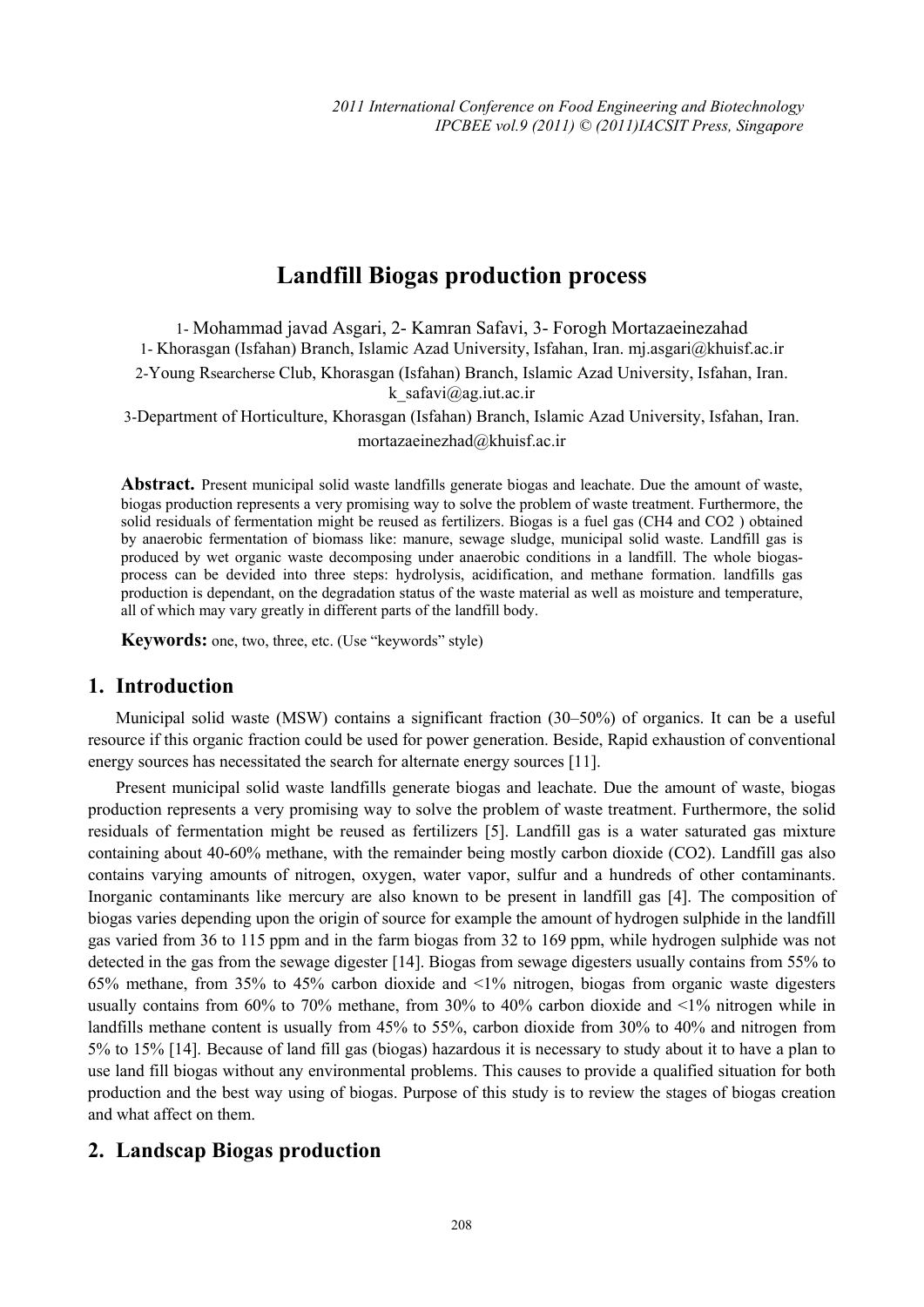Landfill gas is produced by wet organic waste decomposing under anaerobic conditions in a landfill. Biogas is a fuel gas (CH4 and CO2 ) obtained by anaerobic fermentation of biomass like: manure, sewage sludge, municipal solid waste [8]. Fermentation of biomass is performed by special microorganisms.

Biogas microbes consist of a large group of complex and differently acting microbe species, notable the methane-producing bacteria. The whole biogas-process can be devided into three steps: hydrolysis, acidification, and methane formation (Figure 1) [12]. Three types of bacteria are involved.



#### **2.1. Hydrolysis (en-biogas)**

In the first step (hydrolisis), is a process of breakdown of organic matter into smaller products that can be degraded by bacteria.

Ligno-cellulosic material constitutes the major organic fraction of MSW. Hydrolysis of lingo-cellulosic material is a major factor, which influences the level of the carbon source required for biogas production [11].

In this process the organic matter is enzymolyzed externally by extracellular enzymes (cellulase, amylase, protease and lipase) of microorganisms. Bacteria decompose the long chains of the complex carbohydrates, proteins and lipids into shorter parts. For example, polysaccharides are converted into monosaccharides. Proteins are split into peptides and amino acids.

Result in a study showed that Leachate recirculation reduced waste-stabilization time and was effective in enhancing gas production and improving leachate quality, especially in terms of COD. The results also indicated that leachate recirculation could maximize the efficiency and waste volume reduction rate of landfill sites [9].

#### **2.2. Acidification**

MSW contains a significant fraction of ligno-cellulosic material. Theacidification of these materials influences the biogas yield [11].

Acid-producing bacteria, involved in the second step, convert the intermediates of fermenting bacteria into acetic acid (CH3COOH), hydrogen (H2) and carbon dioxide (CO2). These bacteria are facultatively anaerobic and can grow under acid conditions. To produce acetic acid, they need oxygen and carbon. For this, they use the oxygen solved in the solution or bounded-oxygen. Hereby, the acid-producing bacteria create an anaerobic condition which is essential for the methane producing microorganisms. Moreover, they reduce the compounds with a low molecular weight into alcohols, organic acids, amino acids, carbon dioxide, hydrogen sulphide and traces of methane. From a chemical standpoint, this process is partially endergonic (i.e. only possible with energy input), since bacteria alone are not capable of sustaining that type of reaction [5].

#### **2.3. Methane formation**

Methane-producing bacteria, involved in the third step, decompose compounds with a low molecular weight. For example, they utilize hydrogen, carbon dioxide and acetic acid to form methane and carbon dioxide. Under natural conditions, methane producing microorganisms occur to the extent that anaerobic conditions are provided. They are obligatory anaerobic and very sensitive to environmental changes [5]. For vital functions of these bacteria that consume hydrogen also, stable temperature mode is very important [3].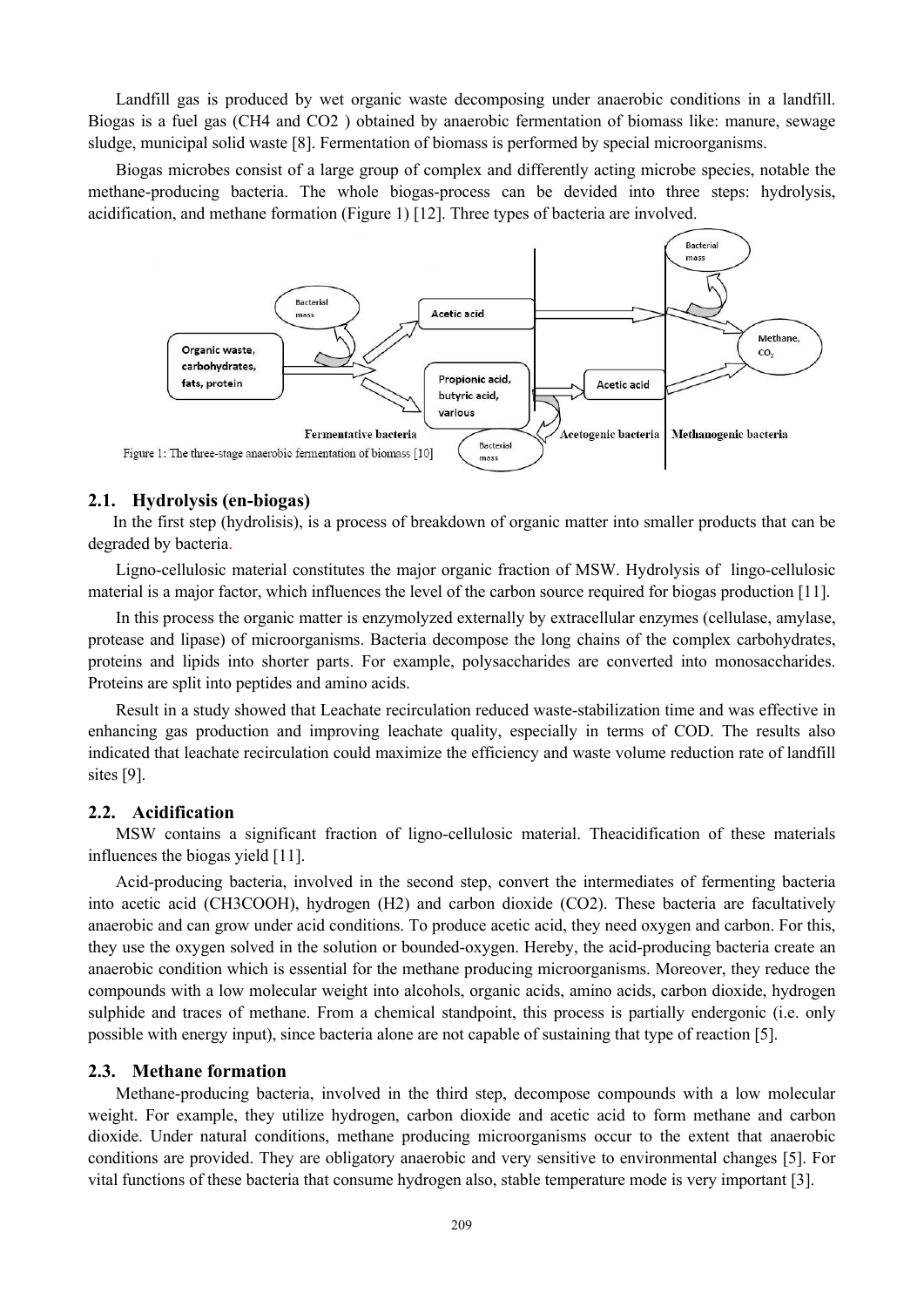Yield from MSWvaries due to the heterogeneous nature of MSW. Theoretically, estimated values of biogas based on stoichiometry vary between 150 and 265 m3/tone [1]. In a study was observed that household waste after source separation yields 494 m3 of methane per tonne of solid waste [15].

Although landfill sites are the sources of methane, the landfill gas needs to be purified to increase the methane concentration [6].

To increase the biogas yield, also presorting and pretreatment are usually conducted. Hence, it has been reported that in a biomethanation process, 30% of the total expenditure is incurred in presorting and pretreatment [7].

#### **2.4. Symbiosis of bacteria**

Methane- and acid-producing bacteria act in a symbiotical way. On the one hand, acidproducing bacteria create an atmosphere with ideal parameters for methane-producing bacteria (anaerobic conditions, compounds with a low molecular weight). On the other hand, methane-producing microorganisms use the intermediates of the acid-producing bacteria. Without consuming them, toxic conditions for the acid-producing microorganisms would develop. No single bacteria is able to produce fermentation products alone. The metabolic activity involved in microbiological methanation is dependent on the following factors [5].

#### • **Substrate temperature**

Anaerobic fermentation is in principle possible between 3°C and approximately 70°C.

The rate of bacteriological methane production increases with temperature. Since, however, the amount of free ammonia also increases with temperature, the bio-digestive performance could be inhibited or even reduced as a result. If the temperature of the bio-mass is below 15°C, gas production will be so low that the biogas plant is no longer economically feasible. The process of bio-methanation is very sensitive to changes in temperature [5].

#### • **Available nutrient**

In order to grow, bacteria need more than just a supply of organic substances as a source of carbon and energy. They also require certain mineral nutrients. In addition to carbon, oxygen and hydrogen, the generation of bio-mass requires an adequate supply of nitrogen, sulfur, phosphorous, potassium, calcium, magnesium and a number of trace elements such as iron, manganese etc. "Normal" substrates such as agricultural residues or municipal sewage usually contain adequate amounts of the mentioned elements. Higher concentration of any individual substance usually has an inhibitory effect.

#### • **Batch-type and continuous plants**

The retention time can only be accurately defined in batch-type facilities.

the effective retention time may vary widely for the individual substrate constituents. Selection of a suitable retention time thus depends not only on the process temperature, but also on the type of substrate used.

#### • **pH value**

The methane-producing bacteria live best under neutral to slightly alkaline conditions. Once the process of fermentation has stabilized under anaerobic conditions, the pH will normally take on a value of between 7 and 8.5. Due to the buffer effect of carbon dioxide-bicarbonate (CO2 - HCO3-) and ammonia-ammonium (NH3 - NH4 +), the pH level is rarely taken as a measure of substrate acids and/or potential biogas yield. A digester containing a high volatile-acid concentration requires a somewhat higher-than-normal pH value. If the pH value drops below 6.2, the medium will have a toxic effect on the methanogenic bacteria.

#### • **Inhibitory factors**

The presence of heavy metals, antibiotics (Bacitracin, Flavomycin, Lasalocid, Monensin, Spiramycin, etc.) and detergents used in livestock husbandry can have an inhibitory effect on the process of bio-methanation.

Lead, copper, and zinc in decreasing order were found to be toxic to biomethanogenesis. Lead at the concentration of 10 μg/ml completely stopped methane production. Iron did not produce any notable change in the process while manganese stimulated the rate of methane production. The toxicity of lead, copper, and zinc to methanogenic bacteria and methane production was dose-dependent but the growth of acetogenic bacteria was impaired at higher concentrations  $(2.5-10.0 \text{ µg/ml})$  of lead, copper, and zinc. Manganese stimulated the growth of only methanogenic bacteria, but not that of non-methanogenic bacteria or acetic acid production [13].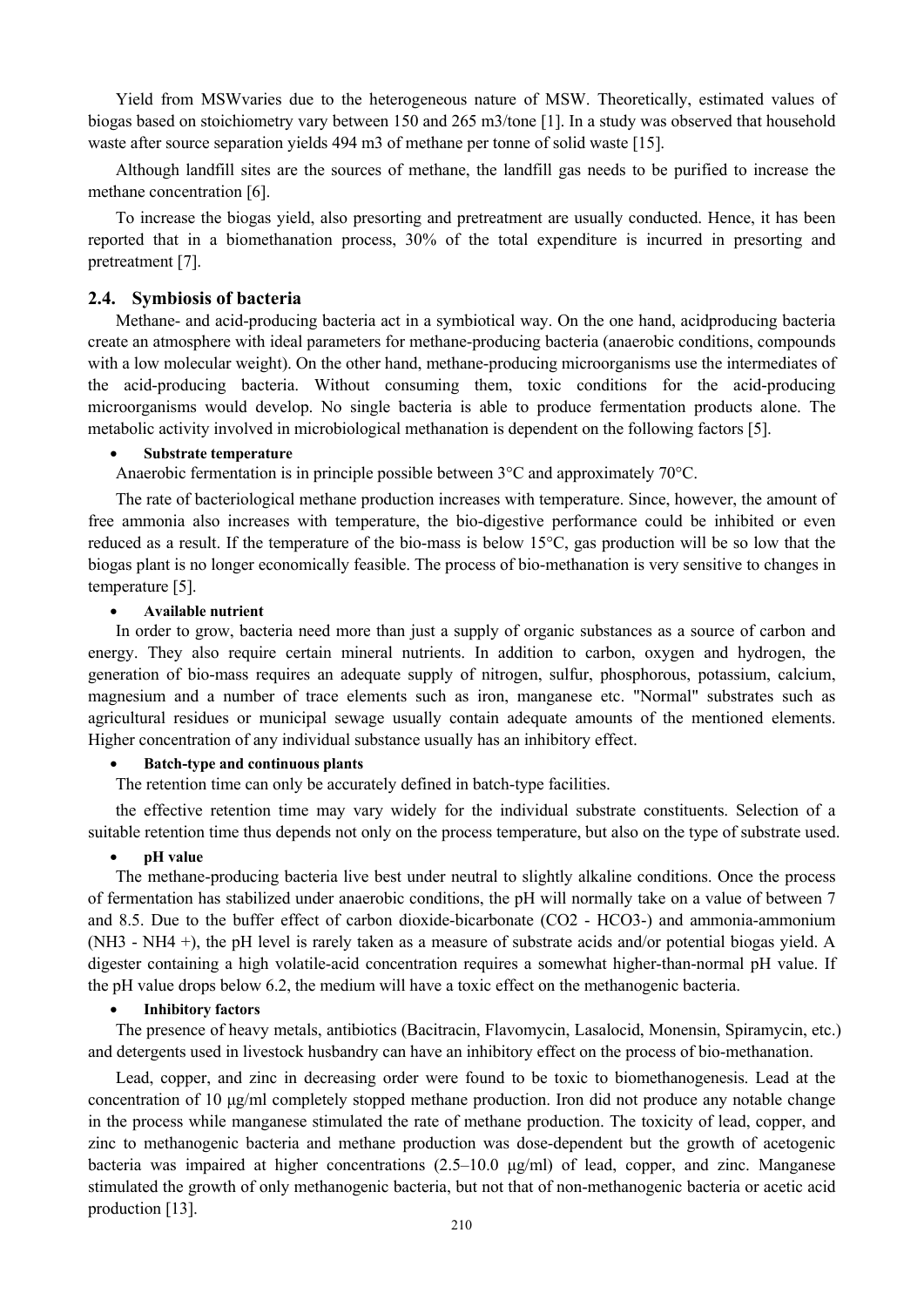#### • **Nitrogen inhibition and C/N ratio Nitrogen inhibition**

All substrates contain nitrogen. For higher pH values, even a relatively low nitrogen concentration may inhibit the process of fermentation. Noticeable inhibition occurs at a nitrogen concentration of roughly 1700 mg ammonium-nitrogen (NH4-N) per liter substrate. Nonetheless, given enough time, the methanogens are capable of adapting to NH4-N concentrations in the range of 5000-7000 mg/l substrate, the main prerequisite being that the ammonia level (NH3) does not exceed 200-300 mg NH3-N per liter substrate. The rate of ammonia dissociation in water depends on the process temperature and ph value of the substrate slurry.

#### **C/N ratio**

Microorganisms need both nitrogen and carbon for assimilation into their cell structures. Various experiments have shown that the metabolic activity of methanogenic bacteria can be optimized at a C/N ratio of approximately 8-20, whereby the optimum point varies from case to case, depending on the nature of the substrate [5].

### **3. Result and discussion:**

Landfills gas production is dependant, on the degradation status of the waste material as well as moisture and temperature, all of which may vary greatly in different parts of the landfill body. According what was mentioned above microorganisms activity is crucial factor in this process which needs special situation such as being enough nutrient for them so that analyses are recommended on a case-to-case basis to determine which amount of which nutrients, if any, still needs to be added.

Also there is an important point that Some solids do not digest and accumulate at the bottom, so the design of the digester should allow for their removal.

Gas yields are directly correlated with the decomposition rates. Each substrate has a specific gas yield expressed in litres of biogas produced per kg of decomposed organic matter. In case of pre-sorted bio-wastes, average gas yields can be calculated.

To increase the biogas yield, also presorting and pretreatment are usually conducted.

Also the landfill gas needs to be purified to increase the methane concentration.

Optimizing the process parameters retention time - process temperature – substrate quality- volumetric load determine, among others, the cost efficiency of the biological processes. But as each m3 digester volume has its price, heating equipment can be costly and high quality substrates may have alternative uses, the costbenefit optimum in biogas production is almost always below the biological optimum.

# **4. REFERENCES**

- [1] A.D. Bhide, S.A. Gaikwad and B.Z.. Alone, In: Proceeding of International Workshop on Methane Emissions from Waste Management, Coal Mining and Natural Gas Systems. USEPA Workshop. 1990.
- [2] E. Morgenroth, R. Kommeda and P. Harremoes, ' Processes and modeling of hydrolysis of particulate organic matter in aerobic wastewater treatment – a review,' Water Science and Technology, Vol. 44 (6), pp. 25–40, 2002.
- [3] Electronic publication: biogas plant. ZORG (clean energy)
- [4] Electronic publication: Primer on land fill Gas as Green Energy
- [5] Electronic publication: Biogas Digest. GTZ project Information and Advisory Service on Appropriate Technology (ISAT). (Available from: http://www.gtz.de.dokumente/en\_biogas\_volume \_pdf)
- [6] Electronic publication: Estimates of US Biomass Energy Consumption, 1992, May 1994, <tonto.eia.doc.gov>.
- [7] G. Barbiroli, "Technological innovation and cost of municipal solid waste treatment," In: Curzio, A.Q. et al. (Eds.), Management of Municipal Solid Waste in Europe, p. 72. 1994.
- [8] G.D. Zupancic, N. Uranjek-Zevart and M. Ros, 'Ful-scale anaerobic co-digestion of organic waste and municipal sludge. Biomass and Bioenergy,' Vol. 32, pp.162-167, 2008.